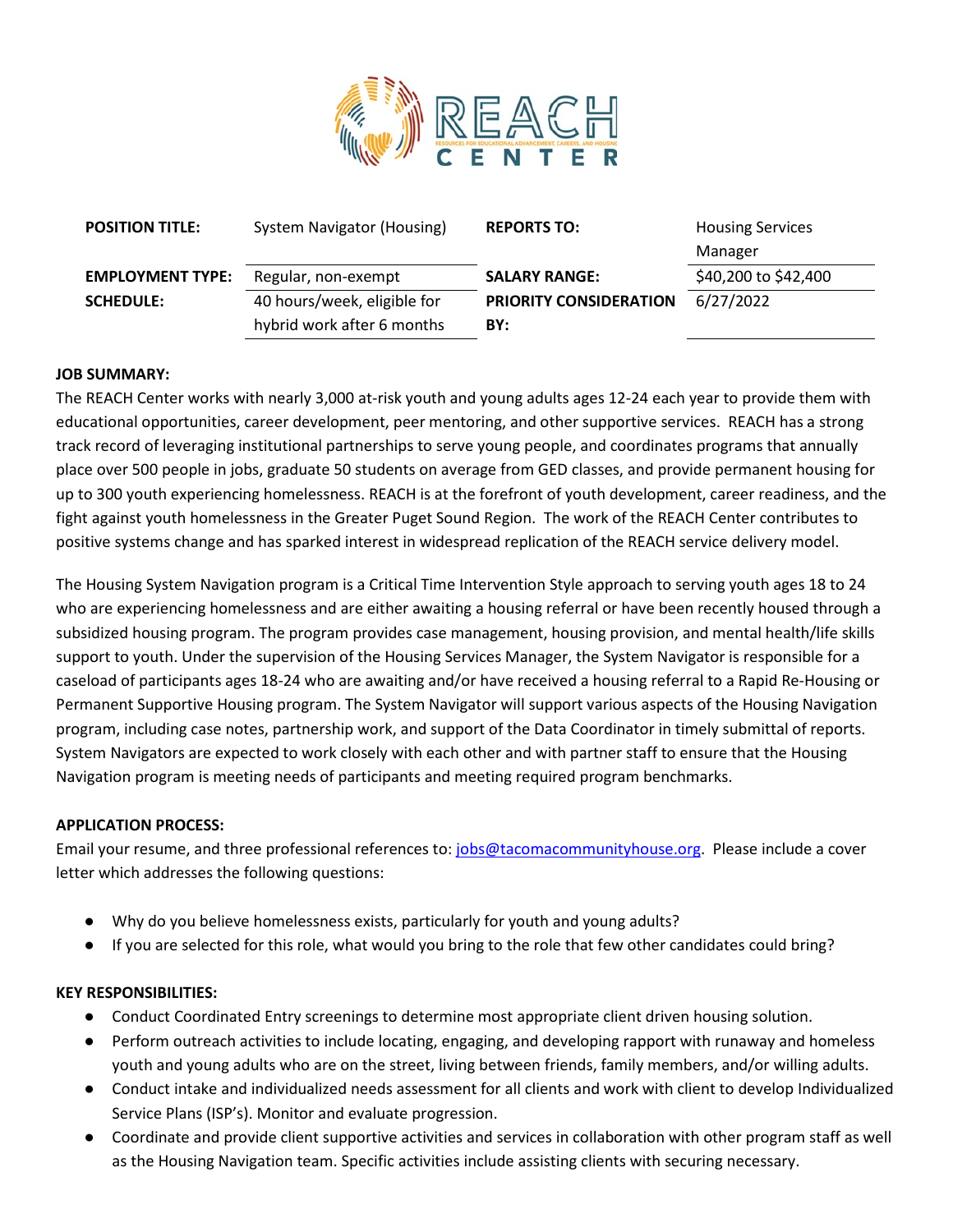documentation, resource referrals, legal support, and identifying appropriate stable housing solutions.

- Provide information, referrals, linkages, and advocacy to assist clients in accessing services and resources.
- Advocate on behalf of clients and support them to advocate for themselves.
- Ensure thorough and complete maintenance of records of participants' activity/progress.
- Maintain client related data tracking systems, including case notes and complete HMIS entries. Ensure entries are accurate and timely.
- Establish and maintain collaborative working relationships with homeless shelters and community resources.
- Provide case management to a case load of participants. Case management will involve, service plan development, monitoring, linkage to appropriate community resources, REACH support services, follow up, appropriate discharge, tracking, etc.
- Support the Data Coordinator in timely submission of reports, data entry, billing, and other administrationrelated tasks.
- Assist clients with completing lease agreements and obtaining other supportive documents such as identification, social security card, etc. as required by leasing agents/property.
- Maintain up-to-date information regarding tenant occupancy, move outs, and vacancies.
- Facilitate and coordinate supportive activities with other program staff, including job readiness training, resume preparation, interview practice, attending job fairs and networking with prospective employers, etc.
- Maintain a thorough and complete record of each participant's activity/progress in alignment with funder requirements.
- Attend community resource meetings and workshops, as required.
- Attend staff trainings and professional development opportunities as identified in consultation with the Housing Services Manager.
- Other duties as assigned.

## **REQUIREMENTS**

Personal –

- Passion for the mission and vision of the REACH Center
- Dedication to maintaining confidentiality and the integrity to determine how it must be applied
- Ability to establish rapport with diverse groups of people across the community from different social, cultural, economic, and educational backgrounds
- A clear understanding of, and the ability to demonstrate, professional ethics, boundaries and judgment
- Ability to communicate and set firm, clear boundaries with youth
- Demonstrated ability to appropriately intervene and lead in crisis situations
- Professionalism, punctuality, flexibility, and reliability are imperative
- Strong problem-solving skills
- High degree of emotional maturity and cultural competence, particularly as it relates to working with LGBTQIA+ populations, people of color, and at-risk youth and young adults
- Ability to work independently and as part of a team
- Ability to adapt to changing needs, priorities, and timelines
- Ability to organize and prioritize multiple tasks
- Provision of services in an inclusive and non-judgmental manner
- High degree of computer proficiency, including Microsoft and Google suites

## Experience & Education –

● Any combination of education, experience, and measurable performance which demonstrates the capability to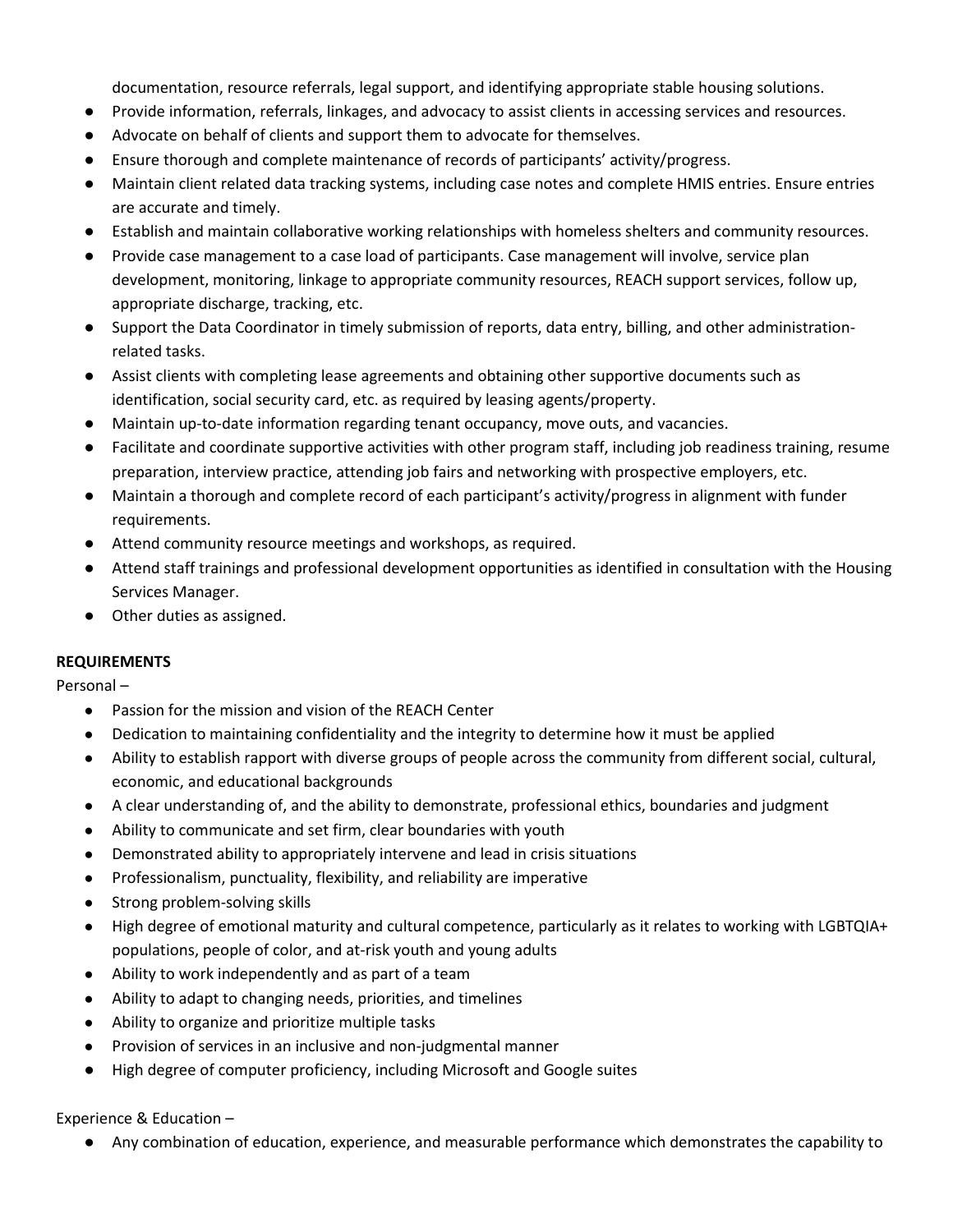perform the duties of this position.

- Personal experience with and understanding of street culture and/or homelessness required.
- Strong demonstrated cultural competency and/or direct experience in working with BIPOC and LGBTQ+ youth and young adults.
- Education or experience in cultural competency.

Other –

- Washington Driver's License and vehicle insurance required by time of hire
- Reliable vehicle
- Required to carry an agency provided cell phone during all work hours
- Ability to work a flexible schedule which may include occasional evenings and/or weekends
- Willingness to submit a background check and openly discuss

## **PREFERRED QUALIFICATIONS**

- High School diploma or equivalency
- CPR/First Aid training is desirable but not required.
- Training in the following is desirable but not required: trauma informed care, LGBTQ cultural competency, racial equity and anti-racist institutions, domestic violence, commercial and sexual exploitation of children (CSEC), and vicarious trauma.

## **COMPETENCIES:**

- 1. *Accountability:* Ability to operate with integrity and manage tasks and relationships in a manner that meets job requirements and program outcomes. Commitment to maintaining required reporting and tracking systems in timely, thorough and accurate manner.
- 2. *Collaboration:* Ability to participate as an active member of the staff team and develop strong relationships with partner organizations.
- 3. *Communication:* Strong written and oral communication skills, including openness to feedback, and ability to present information concisely and effectively, both verbally and in writing.
- 4. *Flexibility:* Ability to adapt to changing needs, priorities, and timelines. Willingness to accommodate a flexible schedule and to adjust schedule for evenings and weekends events.
- 5. *Organization:* A self-starting and energetic person with the ability to gracefully manage deadlines, priorities, and multiple projects and work independently. Requires time management skills, systems thinking and implementation and ability to set priorities.
- 6. *Professional Development:* A person who continuously seeks to expand skills and competencies and who holds a commitment to improving effectiveness by giving and receiving feedback about professional growth areas.
- 7. *Self-care / Trauma Stewardship:* A person who operates with a high degree of emotional maturity and implements practices of self-care while caring for others as to mitigate the impact of secondary trauma.
- 8. *Social-Political Awareness:* Holds a strong social, racial, gender, sexual orientation, and economic justice analysis and framework with demonstrated cultural responsiveness and is committed to recognizing and working on individual areas of privilege, oppression, and self-care.

# **PHYSICAL REQUIREMENTS & WORK CONDITIONS**

While performing the duties of this job, the employee is *regularly* required to:

- Traverse throughout the community, often in outdoor settings
- Meet clients in the community at various locations